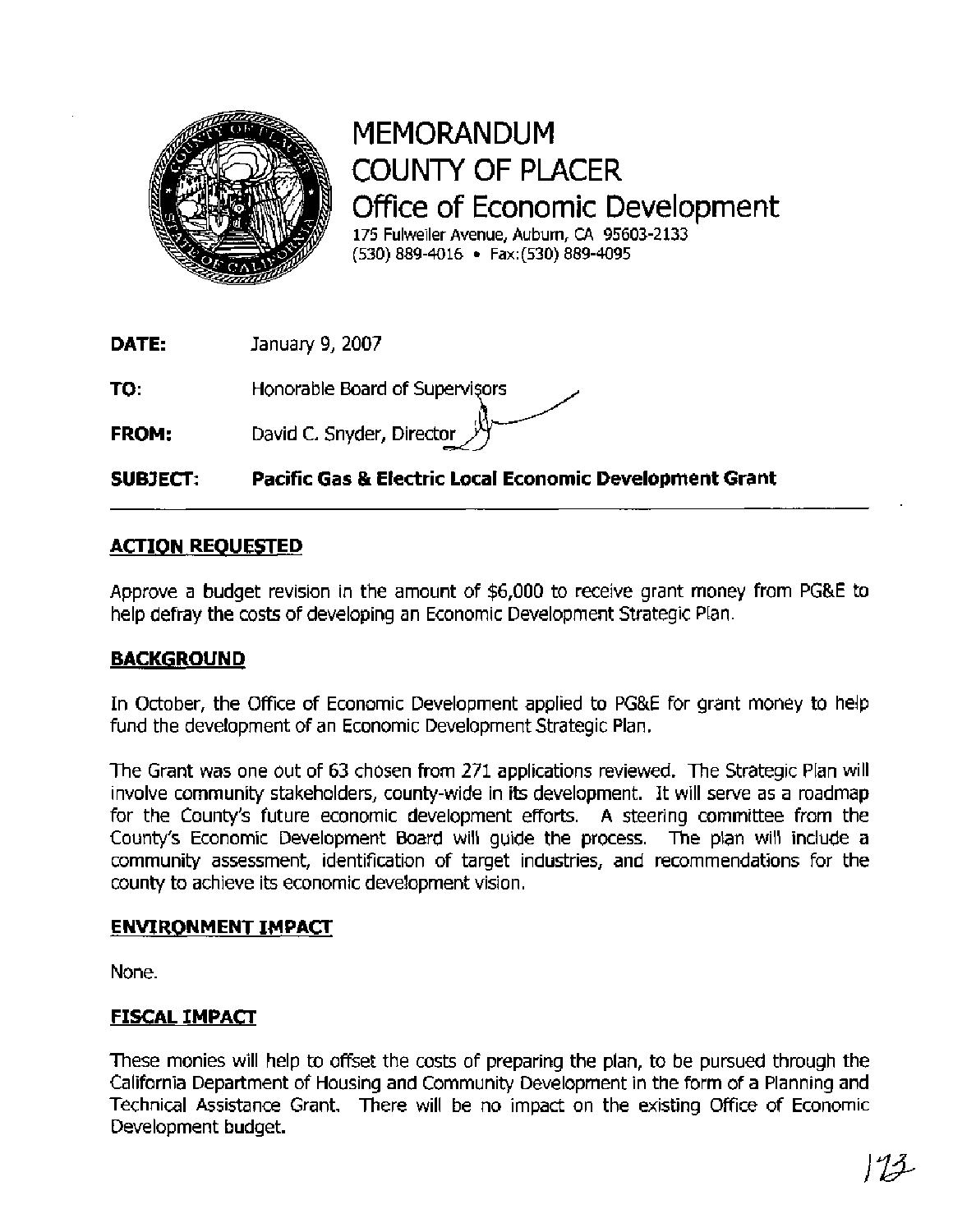

Senior Vice President and Chief Customer Officer Mailing **Address**  Customer Care Mail Code B32

**Helen A. Burt** 77 Beale Street, Room 3219

Pacific Gas and Electric Company P. 0. Box 770000 San Francisco, CA 94177

415.973.2001 Fax: 415.973.2313

October 12,2006

Dave S. Snyder Director Placer County Office of Economic Development 145 Fulweiler Ave, Suite 120 Auburn, CA 95603

Dave S. Snyder:

On behalf of Pacific Gas and Electric Company, I am pleased to inform you that Placer County Office of Economic Development has been selected as a recipient of a 2006 Pacific Gas and Electric Company Local Economic Development Grant. Your request was one out of 63 chosen from among 271 applications reviewed as part of this year's program. In total, we are granting close to \$400,000.

Placer County Office of Economic Development was selected to receive a grant of \$6,000 to help defray the costs of Placer County Economic Development Strategic Plan. We hope that you are able to take full advantage of our support.

We appreciated the suggestions we received about publicly recognizing the work associated with this grant. Our local economic development and public affairs staffs look forward to working with you on this and will be in touch very soon.

If you have any questions, please contact Larry Goldzband at (415) 973-0898 or Jan Nova Pinna at (415) 973-3073. They are available to answer any questions you may have or assist you in any way to maximize the impact associated with the grant.

Again, thank you very much for applying to Pacific Gas and Electric Company's 2006 Local Economic Development Grants Program. We look forward to hearing about your future success!

Sincerely,<br>Ilelen a. Paut



PLACER COUNTY **ECONOMIC DEL SLOPA**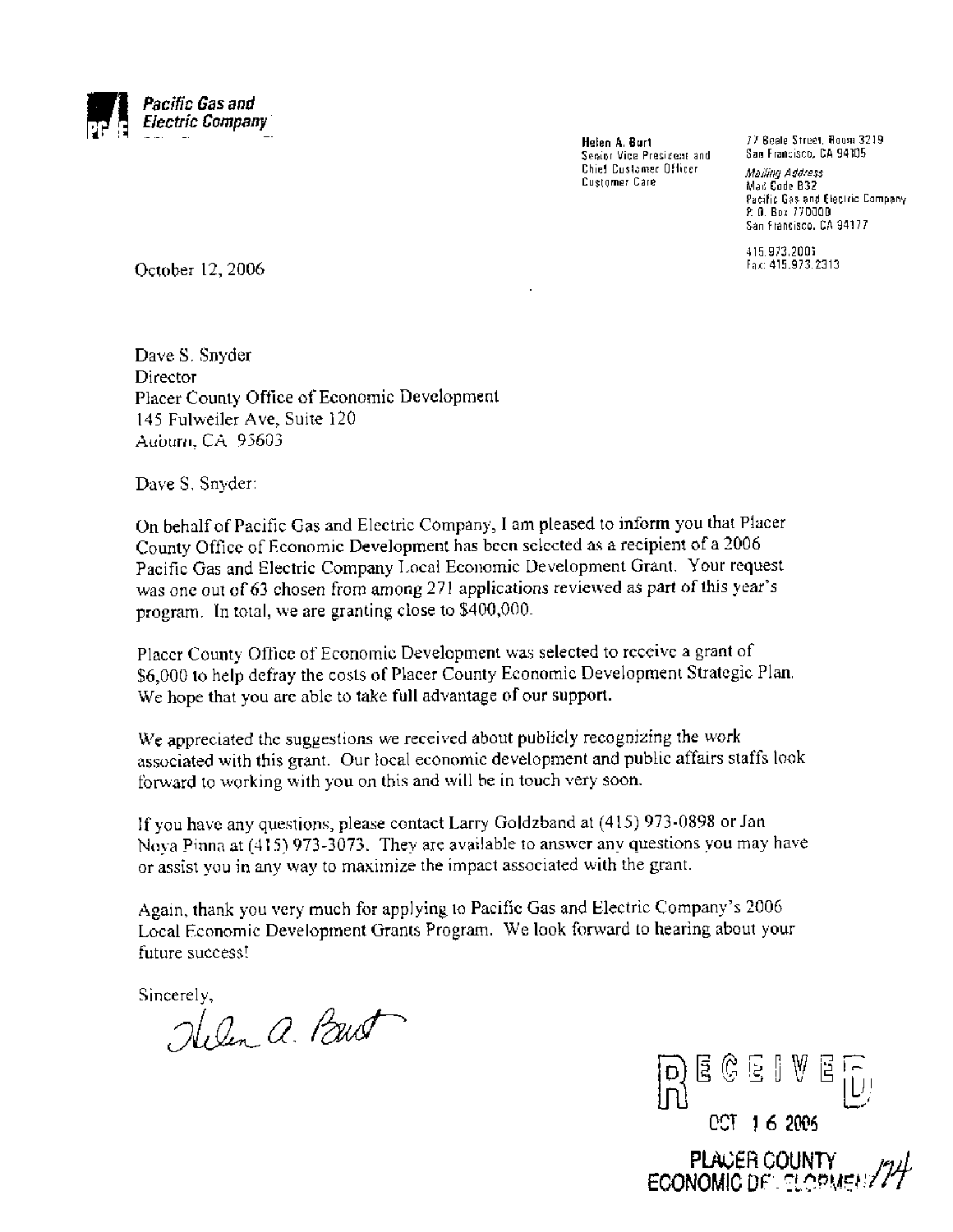| 93962<br>Pay \$""""6,000.00"<br>Nachoda P Sobar<br>ACCOUNTS PAYABLE<br>SW-CFO & THEASURER<br>ASSISTANT TREASURER<br>VOID AFTER 90 DAYS<br>Check No. 1074956<br>DEFICE OF ECONOMIC<br>$\vdots$<br>$\vdots$<br>7 AVE<br>5603<br>5603<br>PLACER COUNTY<br>Development<br>175 fulweiler<br>Auburn CA<br>$\frac{1}{2}$<br>$\ddot{\phantom{0}}$<br>Date: 11/15/2006<br>To The Order Of | Pacific Gas and Trame sines. | Ewal, MA 02149<br>Metten WCS<br>195 Sentilill Hwy | ន្ទុងវិ<br>រះ |
|----------------------------------------------------------------------------------------------------------------------------------------------------------------------------------------------------------------------------------------------------------------------------------------------------------------------------------------------------------------------------------|------------------------------|---------------------------------------------------|---------------|
|                                                                                                                                                                                                                                                                                                                                                                                  |                              |                                                   |               |
|                                                                                                                                                                                                                                                                                                                                                                                  |                              |                                                   |               |
|                                                                                                                                                                                                                                                                                                                                                                                  |                              |                                                   | Ţ             |
|                                                                                                                                                                                                                                                                                                                                                                                  |                              |                                                   |               |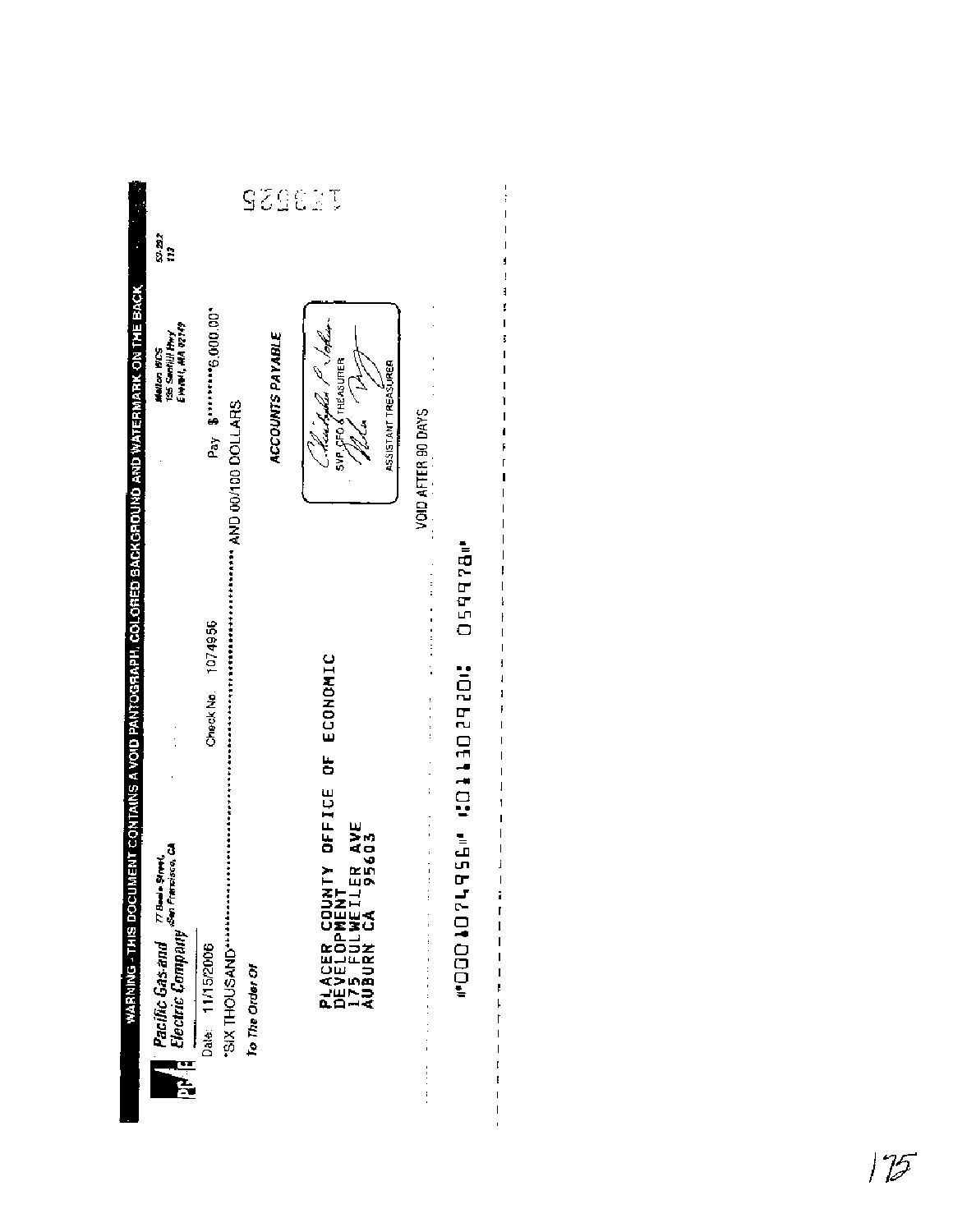| SIGNATURE PROGRAMS                                                                                                                                                                                                                                                                                                                                                                                                                                                                                                                                                                               |                                                                                                                                                                                                                                                                                                                                                                                                                                                                                                                                                                        | <b>ONGOING GRANTMAKING</b>                                                                                                                                                                                                                                                                                                                                                                                                                                                                                                                                                                                                                 |
|--------------------------------------------------------------------------------------------------------------------------------------------------------------------------------------------------------------------------------------------------------------------------------------------------------------------------------------------------------------------------------------------------------------------------------------------------------------------------------------------------------------------------------------------------------------------------------------------------|------------------------------------------------------------------------------------------------------------------------------------------------------------------------------------------------------------------------------------------------------------------------------------------------------------------------------------------------------------------------------------------------------------------------------------------------------------------------------------------------------------------------------------------------------------------------|--------------------------------------------------------------------------------------------------------------------------------------------------------------------------------------------------------------------------------------------------------------------------------------------------------------------------------------------------------------------------------------------------------------------------------------------------------------------------------------------------------------------------------------------------------------------------------------------------------------------------------------------|
| Solar Schools                                                                                                                                                                                                                                                                                                                                                                                                                                                                                                                                                                                    | Prepare Bay Area                                                                                                                                                                                                                                                                                                                                                                                                                                                                                                                                                       | e recognize that a small grant often can mak<br>a hig difference, so a large majority of our                                                                                                                                                                                                                                                                                                                                                                                                                                                                                                                                               |
| install 60 photovoltaic systems to schools in underserved<br>related to solar energy. By the end of 2006, we expect to<br>Since 2004, PG&F, has installed small<br>Earth Day Cleanup & Restoration Project<br>educate students about alternative<br>energy sources and covironmental<br>"Bright Ideas" grants to fund school science projects<br>approved curricula, teacher training and<br>throughout our service area to<br>communities, make 80 Bright Ideas grants totaling<br>photovoltaic systems at schools<br>protection. We also provide state-<br>\$400,000 and train 1,000 teachers. | Cross chapters throughout our service<br>million residents of underserved communities before the<br>program to teach emergency preparedness skills to one<br>area are longstanding. Together, we're<br>working on Prepare Bay Area, a large-scale<br>When an carthquake, fire, or other<br>ensure the public's safety, PG&E's<br>disaster strikes, PG&E is there to<br>partnerships with American Red<br>Local Economic Development<br>Bay Area's next big life-threatening event.<br>Grants Program<br>Á                                                              | for All Species" celebration. Elkhorn Slough is locate<br>treasure, and provides habitat for rare plants, animal<br>We sponsored the Foundation's annual "Mother's Day<br>El Dorado County enabled 1,000 3rd, 4th, and 5tl<br>makes grants of \$500 to \$2,500 practically every day of<br>A grant to support a celebration of agriculture in<br>grade schoolchildren to learn about California's<br>in the middle of the Monterey Bay, an ecological<br>grants are under \$10,000, indeed, PG&E<br>the year. Here are just a few recent examples:<br>and more than 300 species of birds.<br>Elkhorn Slough Foundation<br>Ag Education Day |
|                                                                                                                                                                                                                                                                                                                                                                                                                                                                                                                                                                                                  |                                                                                                                                                                                                                                                                                                                                                                                                                                                                                                                                                                        | great agricultural heritage.                                                                                                                                                                                                                                                                                                                                                                                                                                                                                                                                                                                                               |
| and restore habitat and infrastructure<br>- in 2006, over 800 PG&Fers and families<br>in state parks. This annual commitment<br>partnered with the California State<br>\$435,000 in grants to rehabilitate<br>combines financial support and employee<br>and friends volunteered at a dozen parks throughout<br>Parks Foundation and provided<br>Over the past five years, we have<br>our service area<br>volunteerism -                                                                                                                                                                         | grants to support the economic vitality<br>community-based organizations for local<br>economic development projects. Recipients of<br>Development Corporation's Business Outreach Program.<br>Affordable Single-Family Housing Project and Mariposa<br>2005, we made almost \$300,000 in<br>PG&E has donated over \$1 million in<br>grants to 58 local governments and<br>these grants include the San Benito County Economic<br>of the communities we serve. In<br>County's Business Development Training Program.<br>the San Jose Conservation Corps' Hennessy Place | We helped fund the annual Central Valley "Leadership<br>brings together individuals from education, business<br>that they can re-establish self-sufficiency and return<br>Hispanic Economic Development Agency of<br>Our grant gave general operating assistance to the<br>services for homeless families and individuals so<br>by Education" Latino Student Conference, which<br>civic and legislative communities to promote the<br>Network, which provides housing and support<br>Shelter Network of San Mateo County<br>importance of staying in school.<br>to permanent homes.<br>Fresno County                                       |
| $\sum$ program that offers assistance to customers who face<br>$\sum$ losing their gas or electricity service due to unforcseen<br>almost 25-year commitment to funding REACH (Relief<br>In addition to these Signature Programs, PG&E has an<br>for Energy Assistance through Community Help), a                                                                                                                                                                                                                                                                                                | over the last quarter century, with PG&E's contribution to<br>REACH increasing by \$250,000 in 2005. PO&E pays for<br>100 percent of the REACH program's administrative costs.<br>households have received approximately \$1.9 million<br>financial problems. More than 11,000 low-income                                                                                                                                                                                                                                                                              |                                                                                                                                                                                                                                                                                                                                                                                                                                                                                                                                                                                                                                            |

 $\mathbf{r}$ 

「APPASS」の高級を取り込んでいる。「CONTAINS」ということにしていく、これにはPanamara APPASS (APPASS)ということが、「APPASS の高級を取り込んでいく、「CONTAINS」ということにしていく。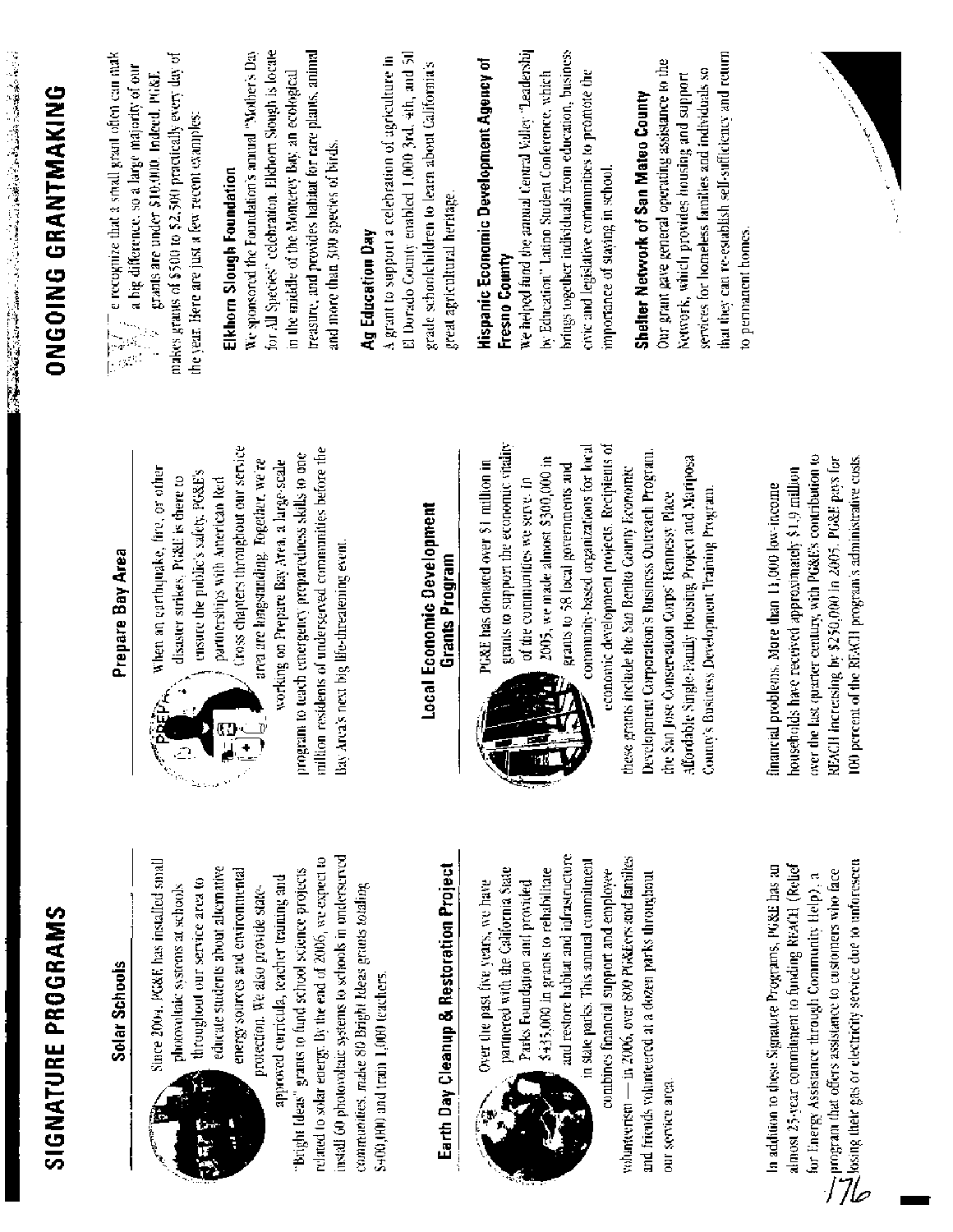PG&E Local Economic Development Application *2006* Page 1 of *6* 

# $6 - 186 - ED$

# PG&E Local Economic Development Application 2006

Please Note:

Please ensure your application is complete before submitting it to PG&E. We can not review your application without all the required information. If you have questions about any part of the application, please contact us as described in the application instruciions on pge.com/edgrant.

Organization Information

Organization Official Name (the name shown on your 501(c)(3) letter) Placer County Office of Economic Development

Organization Common Name (if different from above)

Address 145 Fulweiler Ave Suite 120

City Auburn

State California

ZiplPostal Code 95603

Organization Main Phone 530 889-4016

Organization Main **Fax**  530 889-4250

Organization Website URL http://www. placer.ca.gov/ceo/EconDev

Organization Location : Area 6-Placer County

Board **of** Directors Please list all members of your Board of Directors

Susan Rohan Bill Radakovitz

8/3/2006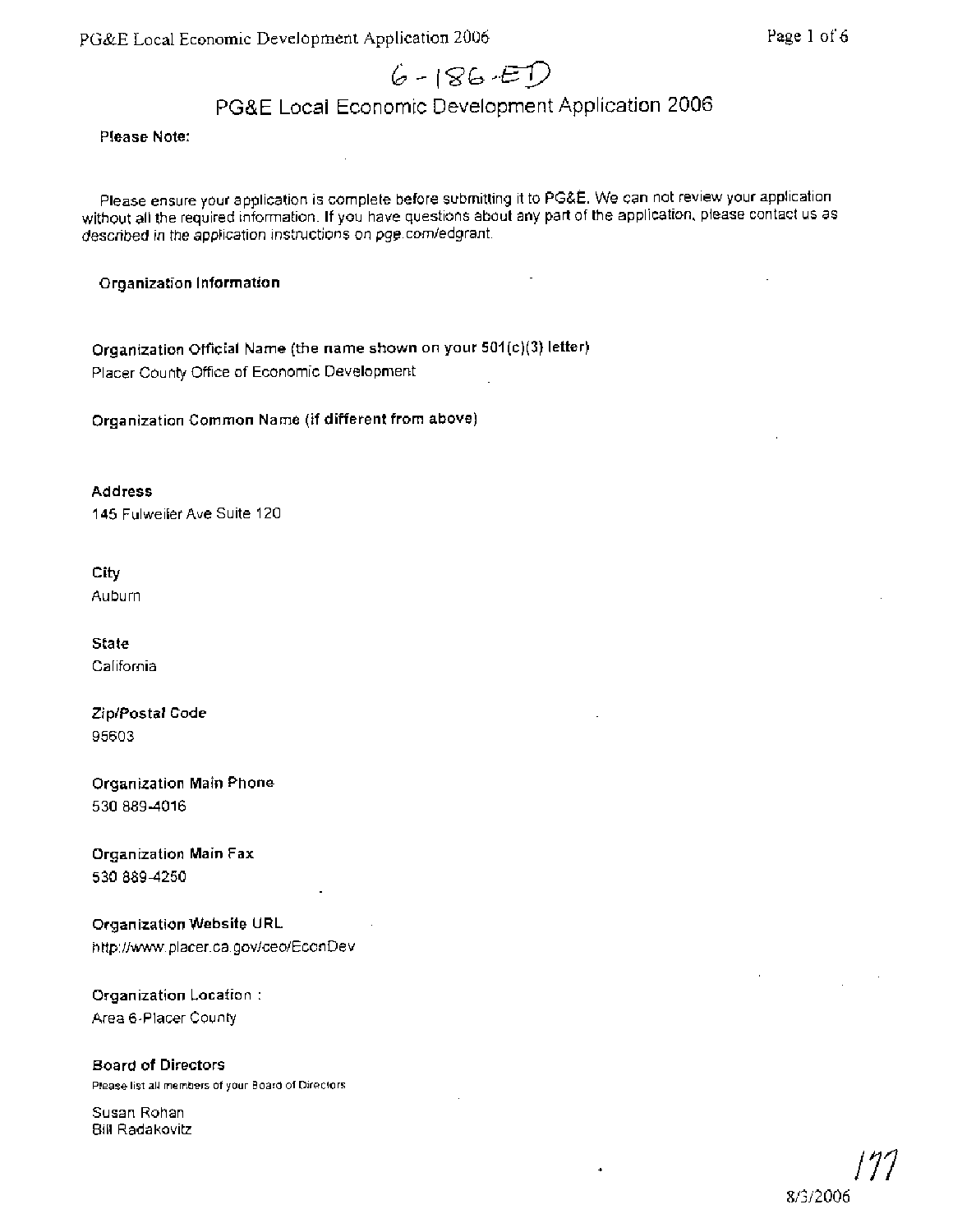G4\%L-E9

Steve Nichols Tami Brodnik Jack Arnick Betty Azevedo Lyndell Grey Sandra Scott John Allard Ron Mcintyre Cassandra Kellams Miguel Ucovich Ken Yorde Bob Snyder Kent Nakata

#### **PG&E Volunteers**

Please list all PG&E employees who are involved with your organization

Steve Nichols Mary Post

#### **Contact Information**

**Prefix** 

(Mr., Mrs.. **Ms.,** Dr.) Mr

**First Name** 

Dave

**Last Name**  Snyder

**Middle Initial**  S

**Title in Organization Director** 

**Telephone**  5308894016

**E-mail Address**  dssnyder@placer.ca.gov

**Proposal Information** 

# 8/3/2006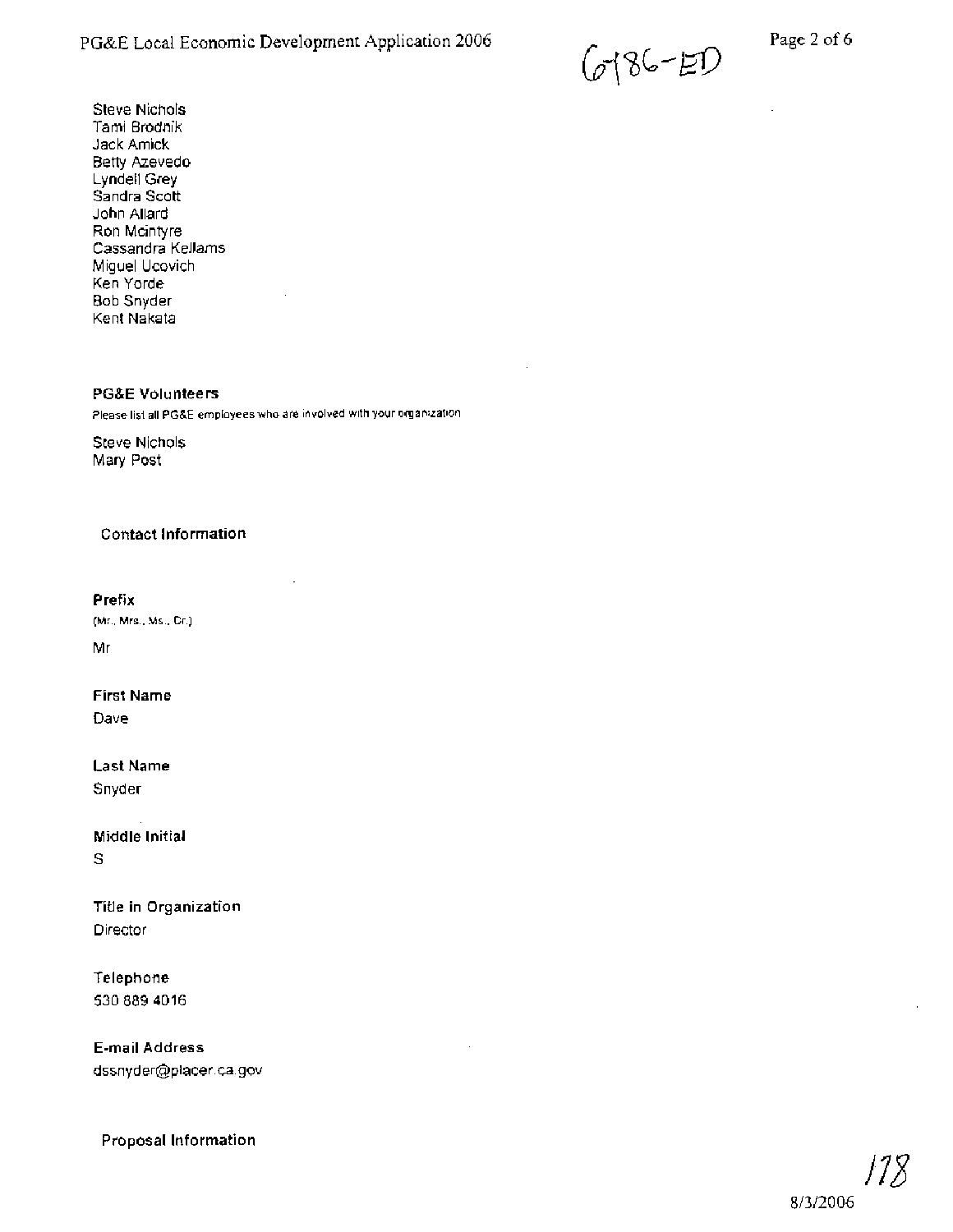

#### **I. Grant Title**

Please provide a descriptive title or name for your grant proposal or project.

Placer County Economic Development Strategic Plan

#### **2. Grant Description**

Please provide a two-sentence descnption. If selected, we will use this description in PG&E local news release.

Placer County's is in transition and the stragegic plan of the past is no longer viable. It is imperative to both the econmonic and community development that a stragic Plan be development with broad support from throughout Placer County.

#### **3. Funding Area**

Please state whether your project is "Economic Development" or "Community Development."

Economic Development

#### **4. What is the amount of the grant you are seeking?**

\$10,000

#### **5. In what county will the grant be used primarily?**

Area 6 - Placer

#### **6. Type of Support**

What type of grant are you seeking?

Project

#### **6a. Event Funding**

If you are requesting this grant to fund an event your organization is hosting, please describe the event in general, the sponsorship and recognition opportunities, and the timeline during which you want a decision (one-page maximum)

#### **6b. General Operating**

If you are requesting this grant to fund your organization's general operations. please describe your organization's funding needs, including other sources of funding, projected growth, issues affecting operating budget, and, any other information you believe we should know (one-page maximum)

#### **6c. Project Funding**

If you are requesting this grant to fund (or partially fund) a project, please describe the project, including project goals, target population(s), community needs that will be addressed, time span, and matrics to be used to determine success(one-page maximum)

The project is develop a new strategic plan for economic development for Placer County that gets the county, the cities, and community stakeholders on the same page. The intention is to provide prior the 2007 a plan that the County staff and board would support that makes the county's direction clear while enhancing and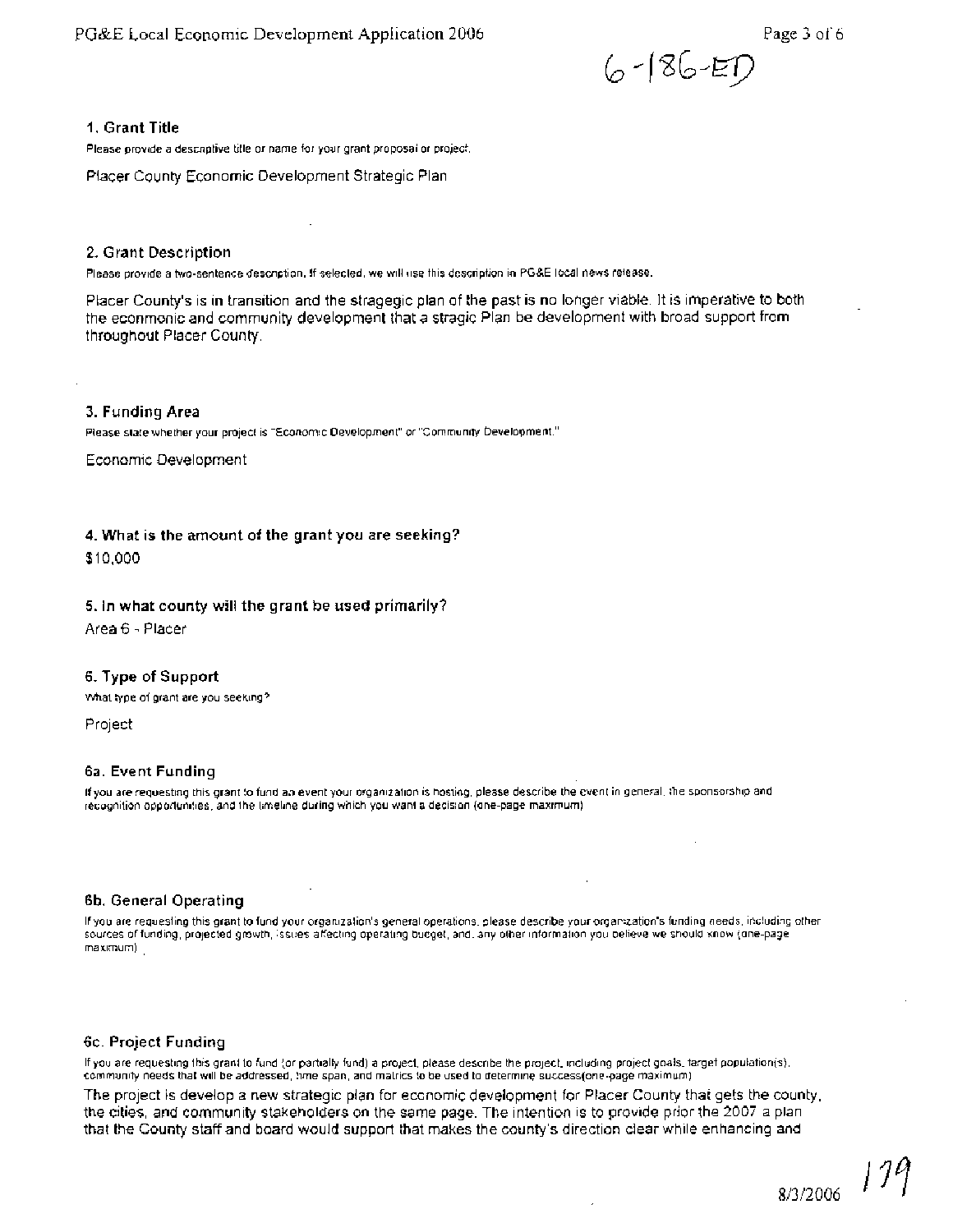$6 - 186 - E$ 

leveraging the partnerships both within the county and with regional players as well. The sucess of the plan will be approval of the the various boards and particpipants to implement the new strategic direction, along with strengthening and leveraging the partnerships both regionally and within the county. The plan will be completed by the end of this year with the primary planning session ocurring in October of this year.

#### 7. What is the total proposed budget for this project/event?

\$50,000

#### **8.** What specifically will this grant be used for?

Funds will sponsor a retreat planning session which will include all stakeholders in the county. This will include paying for an appropriate site, facilitiation support, lunch and refreshments, and development of a report of the planning session along with next steps.

9. If there are other counties directly served or participating in the project/event, please list them.

10. If there are other government entities or economic development organizations within your area, do you plan to partner with them or somehow form an alliance with them to leverage funding? If so, please list them.

Yes. We will include each of the cities in Placer County in the development of a county-wide strategic plan. Cities to include, Lincoln, Rocklin, Auburn, Colfax, Roseville

11. Has your organization (or another organization in your area) previously attempted or completed the same type of project for which you are applying for funding, and was that project successful? Some of the current players have experience.

#### 12. Recognition

Many times, organizations provide recognition to their funders for their support. Please explain how your organization plans to recognize sponsors. for their donations to your organization/project/event

Each of the cities and the county will all be made aware that PG&E has been a primary sponsor in the effort. At the planning session, PG&E will be promentently identified, and any media will include upfront acknowledgement of PG&E

#### Statistical Information

Because PG&E strives to serve a wide variety of community needs and is regularly asked by its shareholders  $\cdot$ and the public for statistical information regarding its charitable grantmaking program, we need to learn about the diverse populations in our service territory and how we can assist them. Please complete the following questions, and we assure you that all funding decisions are made by examining all the information provided by the applicant in its application.

 $\frac{180}{2000}$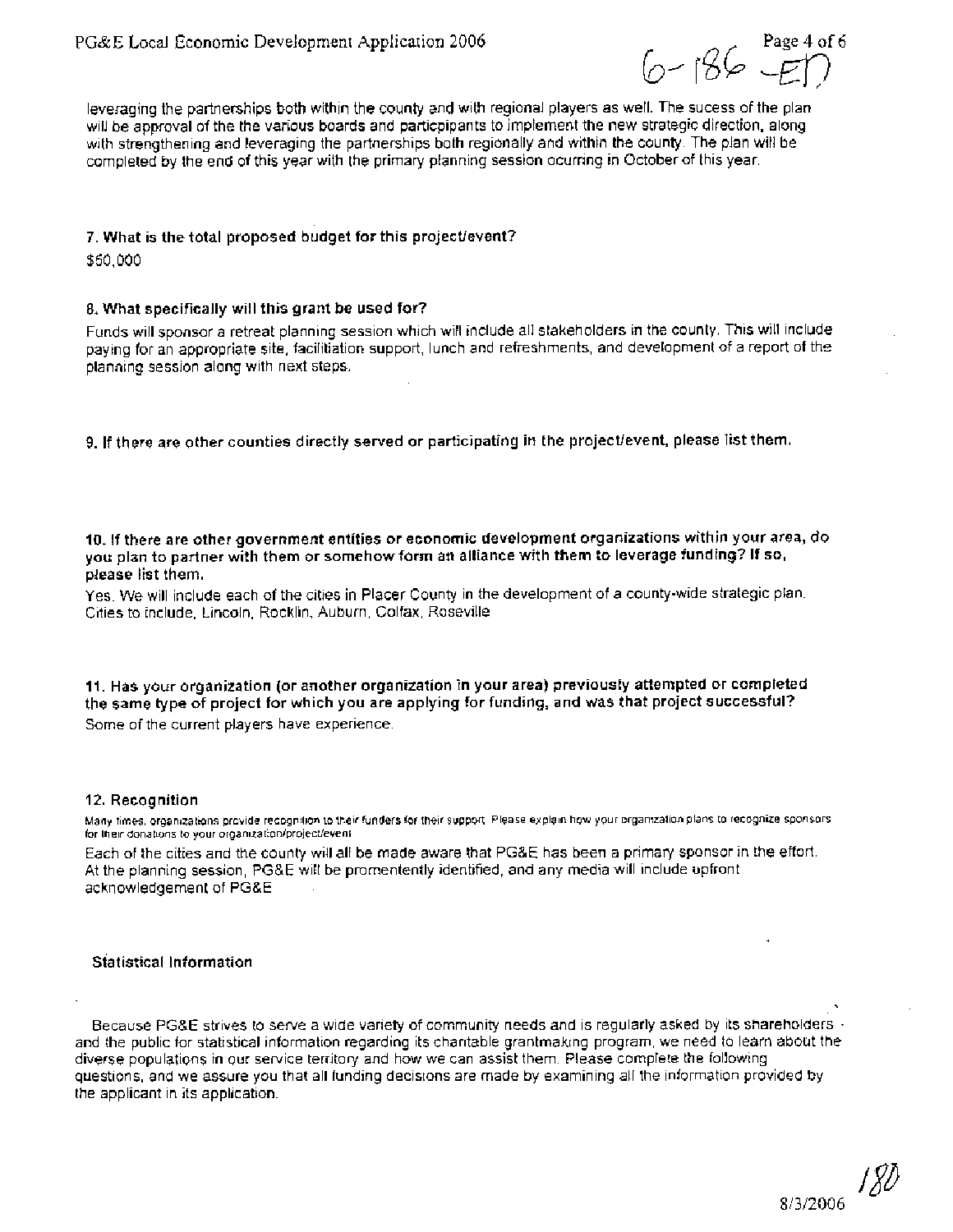سارها

#### **13. Underserved Population**

We include as contributions to "underserved" communities grants that assist any of the following specific populations; low-income, people of color, saniors, the disabled, and the LGBT community. In general, we also count as underserved those populations who tend to require more support<br>from public services, including: the homeless, the unemployed or working poor; Nati among others. Will at least half of the funds received under this grant be used to provide goods or services to underserved populations? NO

If so, please indicate which undersewed communities will benefit from a successful grant application. (half-page maximum)

**14. Gender of grant target population:** 

All

**15. Age Group of grant target population:** 

All

**16. Ethnicity of grant target population:** 

All

**17. Target population served** 

General Population

#### **18. Low-Income**

Will a majority of the individuals served by your organization by virtue of this grant be members of low-income hpuseholds?

NO

#### **19. Minority Run**

Are a majority of the members of your organization's Board of Directors members of communities of color?

No

**Disclaimer** 

#### 1. Non-Discrimination:

By accepting a grant from PG&E Corporation or Pacific Gas and Electric Company, the recipient represents and warrants to Pacific Gas and Electric Company that, in its by-laws, policies, or practices, the organization . does not discriminate on the basis of race, color, religion, age, sex, national origin, ancestry, physical or mental disability, medical condition, veteran status, marital status, pregnancy, sexual orientation, gender identity, or any basis prohibited by applicable law. (PG&E will, however, consider funding organizations that assist individuals or groups who have been subject to discrimination.)

2. Legal Complrance:

By accepting this grant, the recipient represents and warrants to Pacific Gas and Electric Company that it is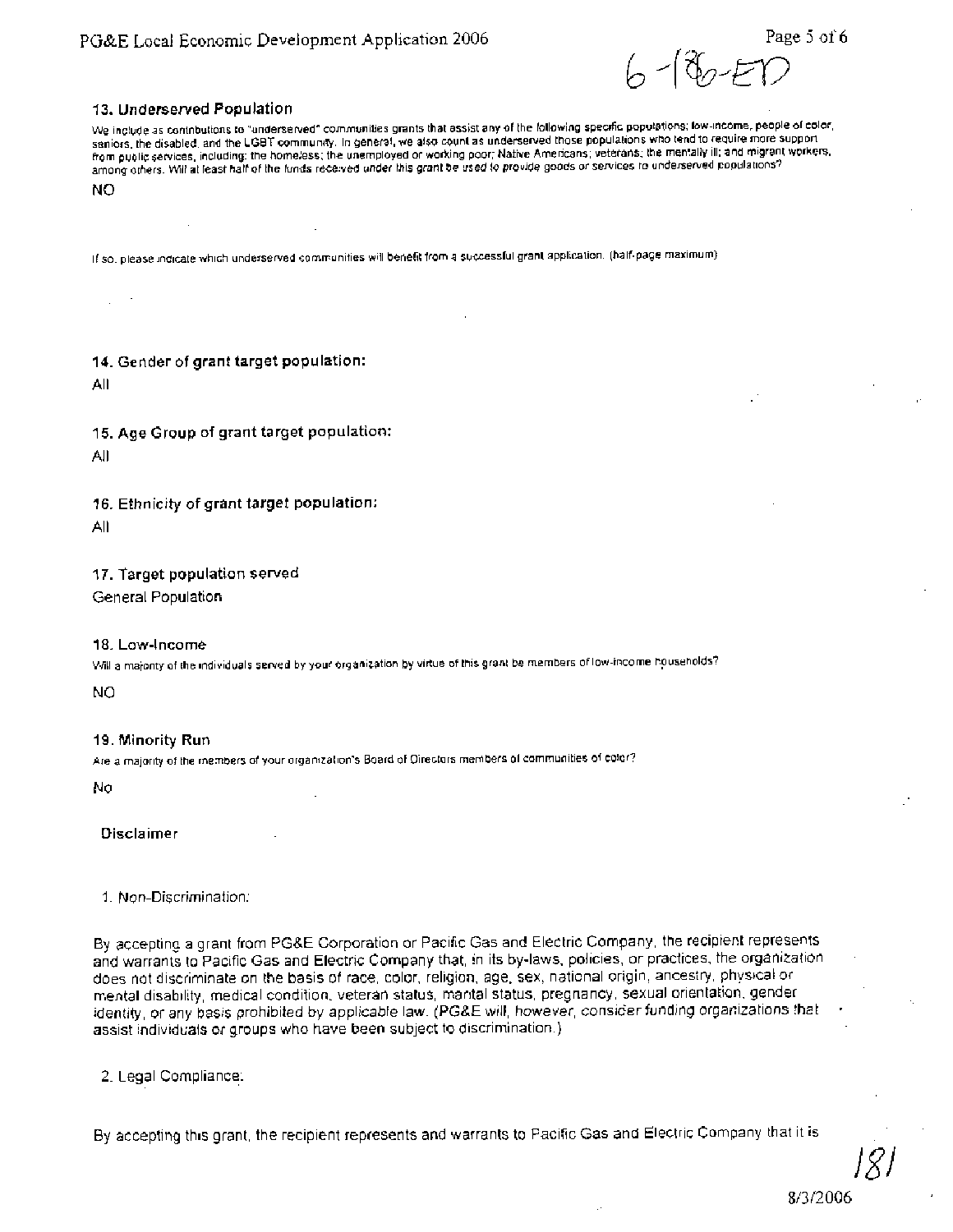Page 6 of 6  $6 - 186$ 

and will remain during the term of any grant hereunder in compliance with all federal, state, and local laws, rules, and regulations, including The Nonprofit Integrity Act (SB 1262;2004).

3. Patriot Act Compliance:

By accepting a grant from PG&E Corporation or Pacific Gas and Electric Company, the recipient agrees that it will not promote or engage in violence, terrorism, bigotry, or the destruction of any state, nor will it make **sub**grants to any entity that engages in these activities.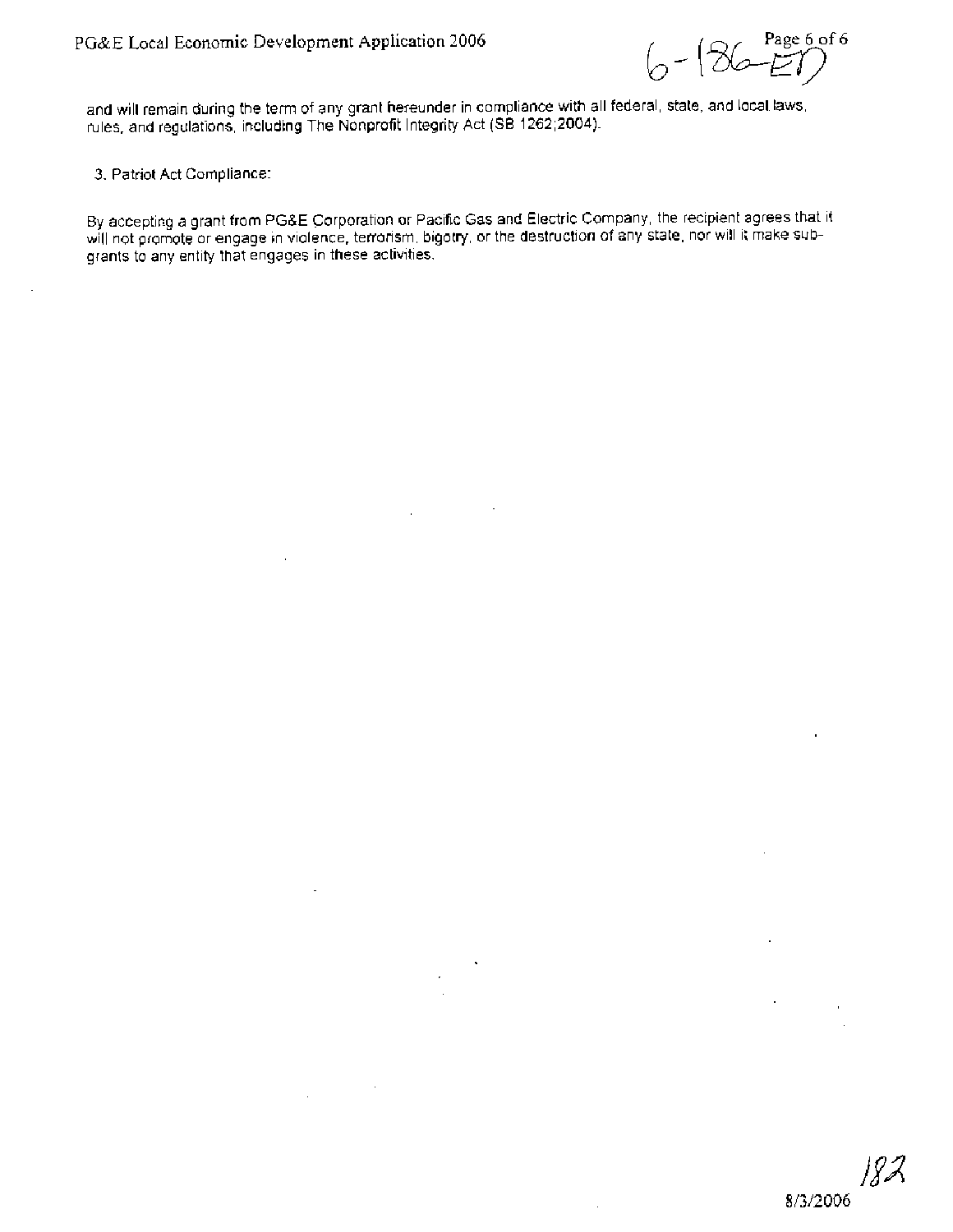|    |      |   |            |           |                                            |                        | FOR CIASH BRINSEBIS & RESERVE CINCELLATIONS PIERSE PROVIDE THE FOLLOWING<br>Rimd/Nubfundf - DCA - PCA - G/L - Sub G/L |                              |                        | PLACER COUNTY                     |                     |               |   |                |          |                          |                   |       |              | PAS DOCUMENT NO         |                |
|----|------|---|------------|-----------|--------------------------------------------|------------------------|-----------------------------------------------------------------------------------------------------------------------|------------------------------|------------------------|-----------------------------------|---------------------|---------------|---|----------------|----------|--------------------------|-------------------|-------|--------------|-------------------------|----------------|
|    |      |   |            |           |                                            |                        |                                                                                                                       |                              |                        | BUDGET REVISION                   |                     |               |   |                | Ż        |                          |                   |       |              |                         |                |
|    |      |   | POST DATE: |           |                                            |                        |                                                                                                                       |                              |                        | Cash Transfer Required            |                     |               |   |                |          |                          |                   |       |              | Auditor-Controller      |                |
| Ē9 | ğË   |   |            |           | Total 5 Amount                             |                        | <b>TOTAL UNES</b>                                                                                                     |                              |                        | Reserve Cancellation Required     |                     |               |   |                |          |                          |                   |       |              | County Executive        |                |
|    | BR.  |   |            |           | 12,000.00                                  |                        | $\mathbf{\tilde{z}}$                                                                                                  |                              |                        | Establish Reserve Required        |                     |               |   |                |          |                          |                   |       |              | Board of Supervisors    |                |
|    |      |   |            |           |                                            |                        |                                                                                                                       | ESTIMATED REVENUE ADJUSTMENT |                        |                                   |                     |               |   |                |          | APPROPRIATION ADJUSTMENT |                   |       |              |                         |                |
|    | ŅΣ   | Ì | Fund       | e<br>Se e | oc.                                        | Ú                      | 08:3                                                                                                                  | PROJ.                        | FROJ. DRL              | <b>AMOUNT</b>                     | 튫욪                  | g             | š | Pund           | e e<br>S | $\mathbf{\hat{g}}$       | ្ថ                | 0813  | <b>PROJ.</b> | PROJ. DIL               | AMOUNT         |
|    | ខ្លី |   |            |           | 111200                                     | 11120                  | 8212                                                                                                                  |                              |                        | 6,000.00                          | န                   | $\frac{4}{5}$ |   |                |          | 111200 11120             |                   | 2840  |              |                         | 6,000.00       |
|    |      |   |            |           |                                            |                        |                                                                                                                       |                              |                        |                                   |                     |               |   |                |          |                          |                   |       |              |                         |                |
|    |      |   |            |           |                                            |                        |                                                                                                                       |                              |                        |                                   |                     |               |   |                |          |                          |                   |       |              |                         |                |
|    |      |   |            |           |                                            |                        |                                                                                                                       |                              |                        |                                   |                     |               |   |                |          |                          |                   |       |              |                         |                |
|    |      |   |            |           |                                            |                        |                                                                                                                       |                              |                        |                                   |                     |               |   |                |          |                          |                   |       |              |                         |                |
|    |      |   |            |           |                                            |                        |                                                                                                                       |                              |                        |                                   |                     |               |   |                |          |                          |                   |       |              |                         |                |
|    |      |   |            |           |                                            |                        |                                                                                                                       |                              |                        |                                   |                     |               |   |                |          |                          |                   |       |              |                         |                |
|    |      |   |            |           |                                            |                        |                                                                                                                       |                              |                        |                                   |                     |               |   |                |          |                          |                   |       |              |                         |                |
|    |      |   |            |           |                                            |                        |                                                                                                                       |                              |                        |                                   |                     |               |   |                |          |                          |                   |       |              |                         |                |
|    |      |   |            |           |                                            |                        |                                                                                                                       |                              |                        |                                   |                     |               |   |                |          |                          |                   |       |              |                         |                |
|    |      |   |            |           |                                            |                        |                                                                                                                       |                              |                        |                                   |                     |               |   |                |          |                          |                   |       |              |                         |                |
|    |      |   |            |           |                                            |                        |                                                                                                                       |                              |                        |                                   |                     |               |   |                |          |                          |                   |       |              |                         |                |
|    |      |   |            |           |                                            |                        |                                                                                                                       |                              | <b>TOTAL</b>           | 6,000.00                          |                     |               |   |                |          |                          |                   |       |              | <b>TOTAL</b>            | 6,000.00       |
|    |      |   |            |           | REASON FOR REVISION:                       |                        |                                                                                                                       | a budayi                     |                        | لخسعتهم                           | }<br>የ<br>٤         |               |   |                |          |                          |                   |       |              |                         |                |
|    |      |   | ८          |           |                                            | <u>حصنگی واکستگ مت</u> | اوړ.                                                                                                                  |                              | د.<br>حضرته علاقه بي ن |                                   | لى<br>م             |               |   | <u>يەسى: ،</u> |          |                          |                   |       |              | P.G. et forment Dutigue |                |
|    |      |   |            |           |                                            |                        | Prepared by                                                                                                           |                              | Linda Oakman           | g                                 | $\bar{\mathbb{S}}$  | 4681          |   |                |          |                          |                   |       |              |                         |                |
|    |      |   |            |           | Department Head                            | アスピ                    |                                                                                                                       |                              | ्र                     | $\cdot$ .<br>$\tilde{\beta}$<br>Д |                     |               |   |                |          |                          |                   | Date: |              | 12/28/06                |                |
|    |      |   |            |           | Board of Supervisors                       |                        |                                                                                                                       |                              |                        | $\sim$ $\gamma$<br>$\sim$ .       | Ų<br>$\mathbb{Z}^n$ | Ŋ             |   |                |          |                          |                   | Page: |              |                         |                |
|    |      |   |            |           |                                            |                        |                                                                                                                       |                              |                        | ٠.                                |                     |               | Ô |                |          |                          | Budget Revision # |       |              | FOR INDIVIDUAL DEPT USE |                |
|    |      |   |            |           | <b>CONTENTIONS</b> CRECINAL CHALT TO ALIGN |                        |                                                                                                                       |                              |                        |                                   |                     |               |   |                |          |                          |                   |       |              |                         | Rev 11/16/2004 |